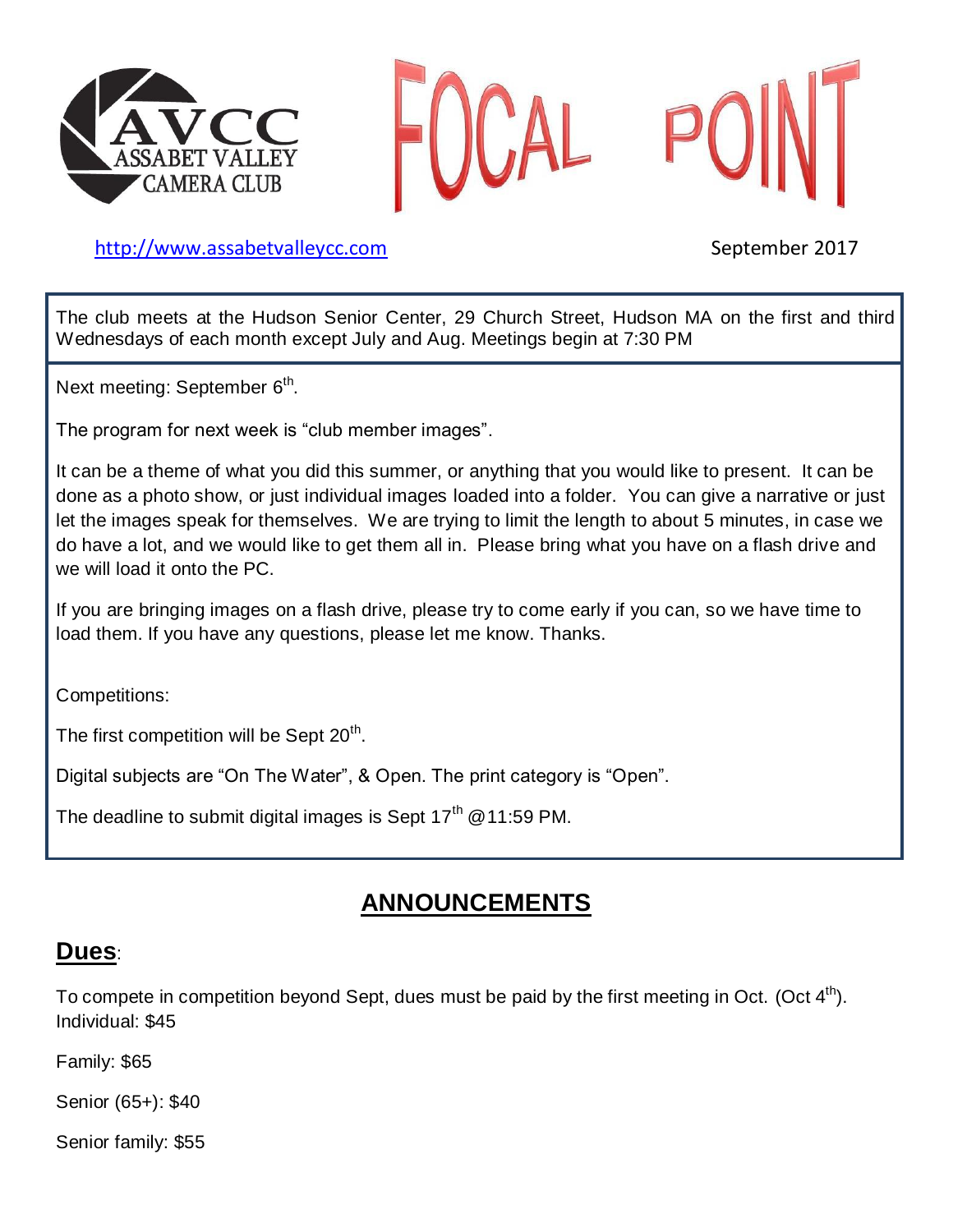You can pay Tony Monteiro directly at a meeting, or mail it to him at:

60 Florence St. Hudson Ma. 01749

# **Competitions**:

NOTE: We are still sizing our images 1024 (W) x 768 (or less) (landscape) or for vertical (portrait) images, 768 (H) x (less than 768 (W)

This is being mentioned because sometime in the future we will most likely be sizing our images somewhat larger. At some point the PSA and NECCC interclub competitions will be using a larger Image format. We suggest that when you resize your image for competition, to do a "save as" so you can keep the image in the original size in case it is needed to submit into a PSA or NECCC competition. More on that later as we find out when it may happen.

# **Marlboro Library Show**:

We are still in need of a member to volunteer to be the liaison between the Marlboro Library and AVCC for the show next spring. Please consider volunteering. Please see Maureen Mathieson for information about what it would involve.

Mini Tutorials: We would like to resume with the tutorials beginning with the first meeting in Oct. We would like some ideas of what you would like to see, and also, we would very much like to see if anyone would like to "be on the committee" and present a mini themselves. There are a wide range of topics that can be useful to most everyone, so if you have some area of expertise you would like to share, please let me know.

# **Member Exhibits**:

David Morin has an exhibit at Nancy's Airfield Café for the month of Sept.

Linda DeStefano Brown currently has a co-exhibit at 6 Bridges Gallery, 77 Main St. Maynard.

Linda will be holding a reception Saturday, September 9, 7-9 PM.

See the link below.

<http://6bridgesgallery.com/?p=2409>

**Assabet Valley Camera Club**

### **Executive Board Meeting Minutes**

August 17, 2017

Members in attendance: Sue Abrahamsen, Bob Cooke, Linda Gilberti, John Gill, Ginny Harris, Maureen Mathieson, Todd Mathieson, Doris Monteiro, Tony Monteiro

The meeting was called to order at 7:00 pm by club president John Gill.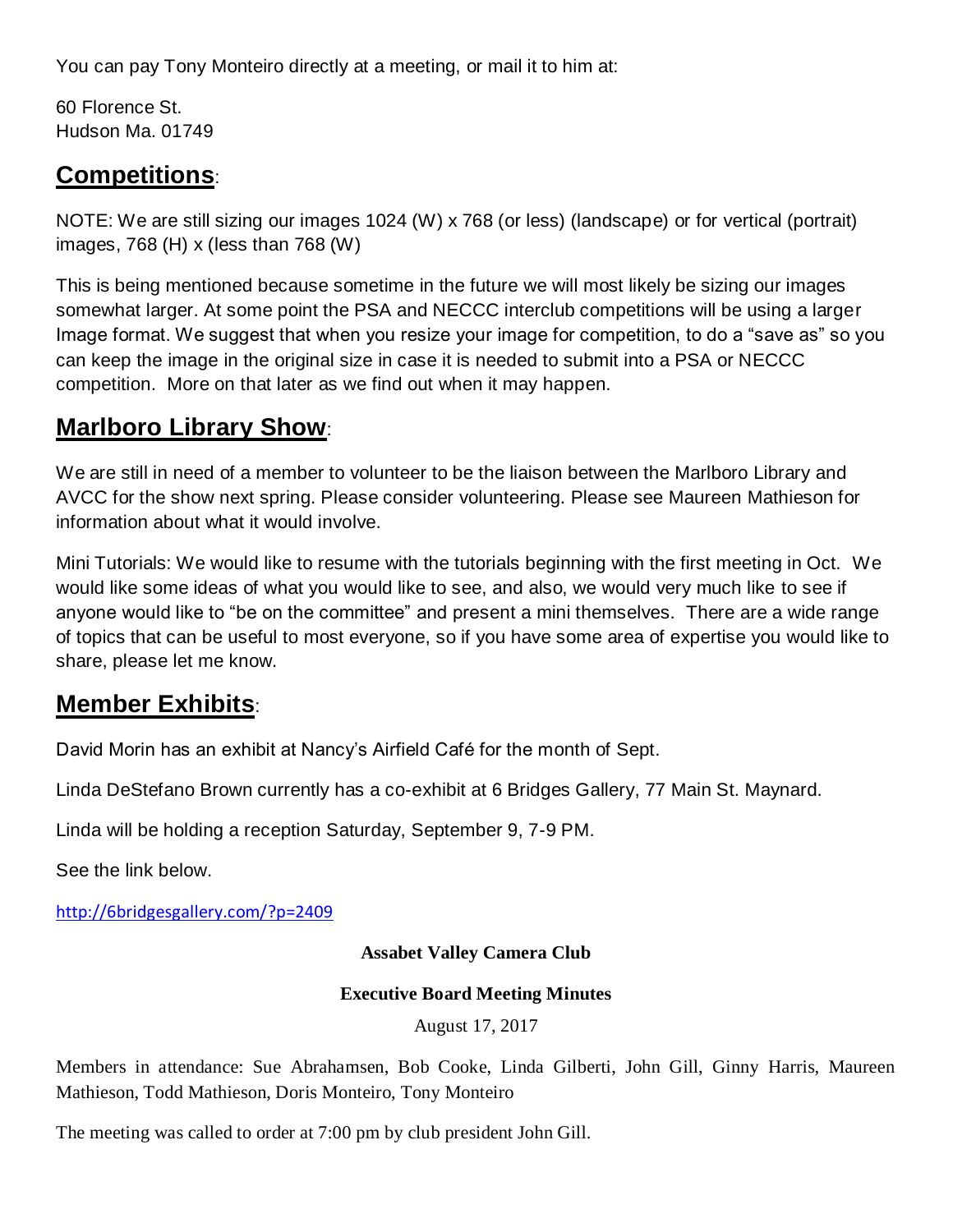### **Approval of Agenda:**

Setting a date for this year's "Photo Ops" was added to the agenda, which was then approved by all.

## **Treasurer's Report and Proposed Budget for 2017-2018:**

Tony Monteiro presented the Treasurer's Report and the proposed Budget for the 2017-2018 club year. He made a request to transfer \$600.00 from general funds to the Projector/Equipment Fund. His recommendation is to purchase a new club laptop with higher resolution which could be used with a future higher resolution projector and would also allow for a more fluid showing of images in programs such as those supported by Pro Show Gold. After discussion, a motion was made, seconded and unanimously voted on to move \$600.00 from general funds to the Projector/Equipment Fund. An additional motion was made and seconded to accept the Treasurer's Report. The vote to accept was unanimous.

After discussion there were four changes made to the Proposed Budget. A motion was made, seconded and a unanimous vote taken to accept the Proposed Budget to include the following changes.

- 1. Increase the *Programs* fund by \$100.00 to be a total of \$600.00 in order to provide four paid programs for this club year.
- 2. Change the cost of our participation in the *Multi-Screen Competition* from \$60.00 to \$45.00 which is our club's shared cost with Nashoba Valley Camera Club for the judges. Camera Club of Central New England is hosting the event in May 2018 and assumes the cost of the venue.
- 3. Change the amount for *Ink for Packets and Competitions* from \$10.00 to zero dollars.
- *4.* Add a line item cost of \$20.00 for AVCC's participation in the *Paul Carlson Memorial Print Competition.*

Notes: It was mentioned that Darlene Hollman may be able to donate a laptop from her work for club use. Todd Mathieson mentioned that PSA at some point may be moving to a larger image submission format for competition, and the club should be ready if this were to happen. John suggested that members keep a copy of their original image for resizing purposes should a new size format be required.

## **Proposed Bylaw:**

Doris Monteiro proposed a new bylaw to address AVCC participation in interclub competitions be added to the club's current bylaws. After discussion, a motion was made, seconded and a unanimous vote took place to accept the proposed bylaw (seen below), which will be presented to the general membership at an upcoming meeting according to the amendment guidelines in Article 9.

### *A r t i c l e 1 1 - I n t e r c l u b C o m p e t i t i o n s*

*Assabet Valley Camera Club participates in interclub competitions that are open to all members of AVCC. Any expenses related to an interclub competition must be approved by the Executive Board prior to participation. A chairperson will be responsible for following the regulations set forth by the interclub competition and will report back to the Executive Board and the General Membership regarding the timelines and rules of the competition as well as being responsible for the selection of entries, collection of submittals, and safe return of any printed images.*

## **Club Positions Still Open:**

Volunteers are needed for the following club positions/events.

*Friends of the Marlborough Library Photo Show Coordinator* 

Maureen Mathieson will approach two members to see if they would be interested in co- chairing the show. If no one comes forth by the first club meeting in November, then John will contact the Friends of the Marlborough Library to let them know of the situation.

- *More members to setup for general membership meetings* John will give background information of the process to volunteers.
- *Member(s) to help with displaying print images on competition night*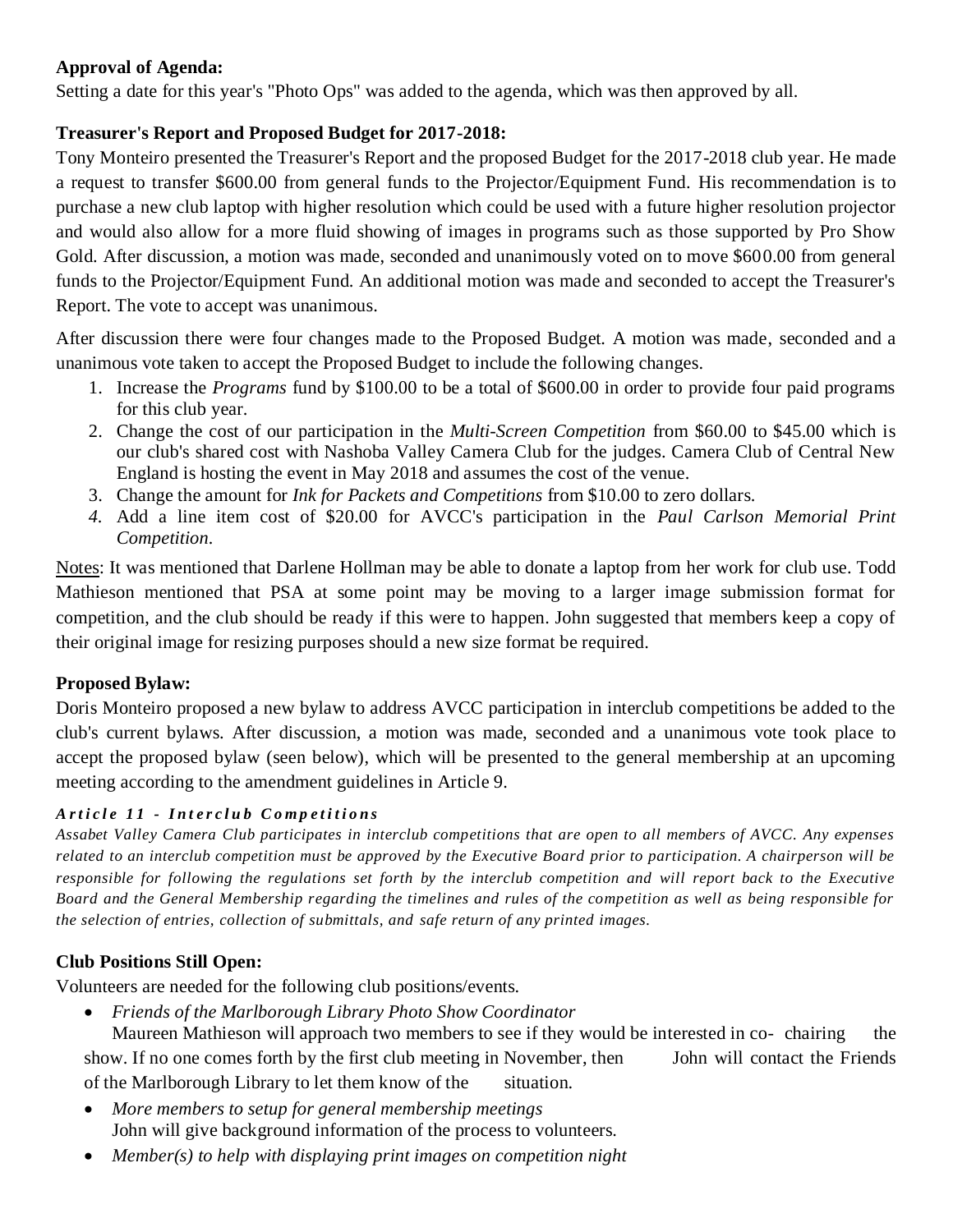Diana Bull has helped in the past and may be willing to display prints at future meetings.

*More members to become involved with club raffle*

Dave Morin will continue to sell tickets at meetings. It was suggested that Gary Karagosian may also like to sell tickets. There is a need to have someone coordinate donations including the acquisition of baked goods and the purchase of lottery tickets, as well as to come up with new ideas to keep the raffle fresh and interesting for club members. It was determined that raffles should offer either three or four items each night the raffle takes place.

 *Chairperson(s) for the Paul Carlson Memorial Print* (Added based on funding vote)

### **Discussion of what other activities we want to be involved in as a club:**

The eboard decided that the club would continue to be involved with the Friends of the Marlborough Library Photo Show provided that a chairperson comes forth. AVCC will continue to be a member of the River's Edge Arts Alliance with Todd to pass over the check for dues. It was also determined that the club will participate in the Paul Carlson Memorial Print Competition with the hope that a coordinator for this position will come forth.

### **Multi-Screen Update:**

Todd reported that the three clubs that participate in this competition are on the same page in terms of the host club will pay for the venue and the other two clubs will equally share the cost for the judges. It was noted that the date on AVCC's print slips needs to be changed to April 1, 2017 as the earliest date an image could be taken to be considered for the May 2018 competition.

### **April Program Scheduling Conflict with NECCC Spring Competition:**

AVCC has made a commitment to judge NECCC's spring digital competition. Currently it is scheduled for April 4th which is normally the time of year when the AVCC Scavenger Hunt is judged. After much discussion it was determined that John will call Bill Barnett, the NECCC coordinator, to see if the spring judging could be changed to April 11th. He will also clarify with Bill as to who the judges could be and who covers the cost of the judges. Another option to this scheduling conflict would be to hire a judge to rate scavenger hunt images instead of the general membership scoring the images. The judge could score the images online, or the judging could be done at a special meeting. The scores should be in a 9 to 30 point range to be consistent with how other club images are scored to ease the selection process for Multi-Screen.

## **Mini Tutorials:**

The club would like to have one before each meeting. John will survey the membership for suggested topics.

## **Addition to Welcome Package Information:**

At the May 18, 2017 meeting the eboard talked about adding information to the Welcome Packet regarding PSA and NECCC categories, definitions, deadlines, reps, etc. so that the general membership would be aware of what can be submitted and can offer images to the reps for consideration. Doris presented a document to the board that described AVCC's involvement in these competitions, a timeline for all PSA and NECCC digital interclub competitions as well as definitions for the Open, Creative, Nature and Travel categories. Doris will contact Linda Shelales to see if she would like to collect and select creative images for consideration in PSA competitions. The executive board approved of the document, which will be included in the Welcome Package once all the coordinators are in place with appropriate contact information.

## **Holiday Banquet:**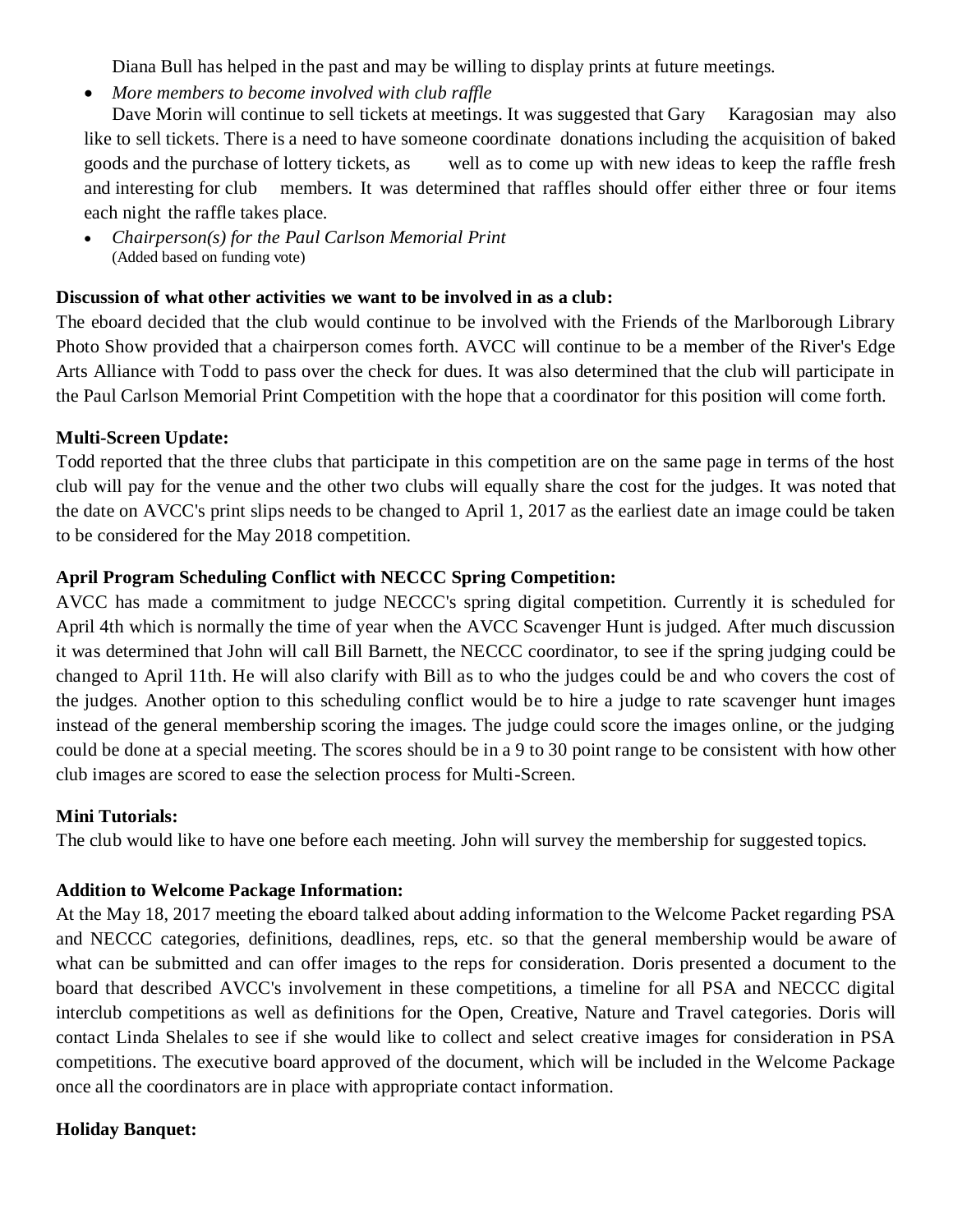The general membership will be surveyed in the fall to see what type of food they would like to have at this event. Suggestions are to keep with Chinese food, to have an Italian menu, or to do potluck. Linda Gilberti was provided with a platter menu from Linguine's Italian Restaurant, Route 20 West, Marlborough for consideration and will do further research. If members pay for a catered meal, the cost should remain at the \$11.00 level as it has been in the past. Typically the Holiday Banquet has 35-40 people in attendance. In December 2016, there were 37 paid meals for a total of \$407.00 to pay for the purchased food.

### **Judges:**

The process of filling the slots is in place. If AVCC does not swap judging responsibilities with other clubs, then there will be three paid judges at a cost of \$20.00 per judge at the monthly competition.

## **Field Trips:**

There was a request to have a field trip at a location that would highlight fall colors in New England. Some of the suggestions were: Covered bridges, Old Sturbridge Village, Moore State Park, Quabbin Reservoir, Essex Train in Connecticut, waterfalls such as in Dead Creek, Vermont or other locations. Maureen suggested that Leon Ferrante may be a member to lead a field trip.

It was also mentioned that Don Toothaker and Bob Ring lead field trips for a fee for camera clubs and that they might be willing to do something for AVCC. Individuals who participate in such a workshop/field trip would be responsible for paying their own costs.

### **Clothing with Club Logo:**

John has contacted his nephew who has provided club logo clothing to AVCC in the past to see whether he would be able to provide us with a catalog, prices, etc. Wood Square Design created the denim shirts with the embroidered logo in the past. They will be contacted as well. There may be a minimum number of shirts that must be ordered from Wood Square Design.

### **Memorial Video:**

Sue has put together a slide show in Liz West's memory to be shown at the September 6th meeting prior to the members presenting their images. Maureen requested that Sue provide her with a headshot of Liz to put into the club's scrapbook.

### **Consideration of Past Members:**

The executive board was asked to think about a way to honor the memory of the members who have recently passed away. The questions put forth were: *"Do we wish to present an award or awards in memory of Liz, Marty and Stephanie? Or something else that may be appropriate to do?"*

### **Other: Date for Photo Ops Workshop**

January 20th was the date set for this workshop

The meeting adjourned at 9:25 pm.

Respectfully submitted, Doris Monteiro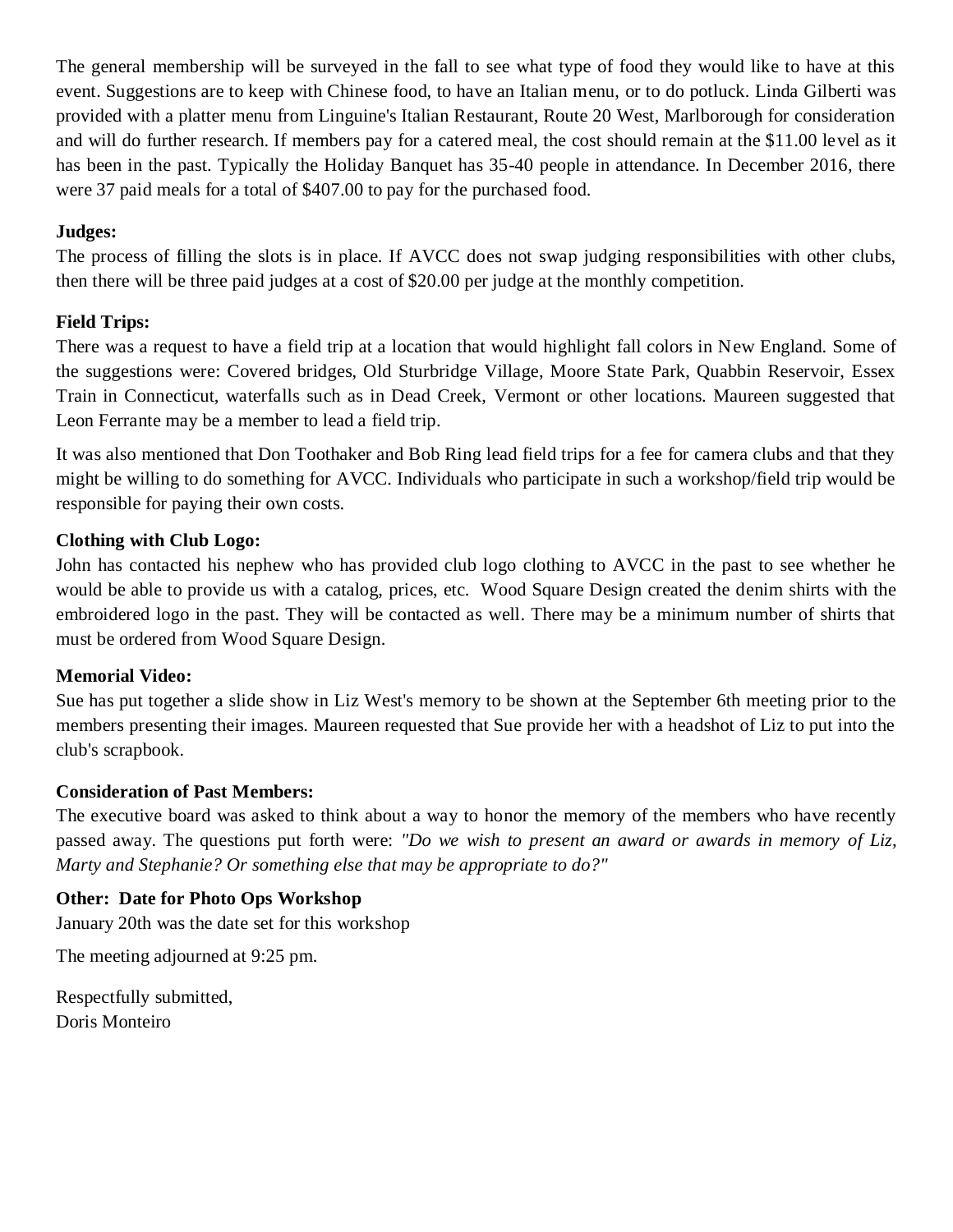





# Exhibit on display from November 9 through January 11 at Hudson Town Hall

Register by 11/7/17 | Drop-off 11/9/17, 6 - 7 pm | Pickup 1/11/18, 6 - 7 pm



Register online at upwitharts.org. Must be an AVCC Member. Limited space available for this particular event.



RIVER'S EDGE ARTS ALLIANCE 155 Apsley Street, Hudson MA 01749 978-562-1646 | upwitharts.org | info@upwitharts.org



The River's Edge Arts Alliance is supported in part by the Local Cultural Councils of Hudson and Marlborough, as administered by the Massachusetts Cultural Council.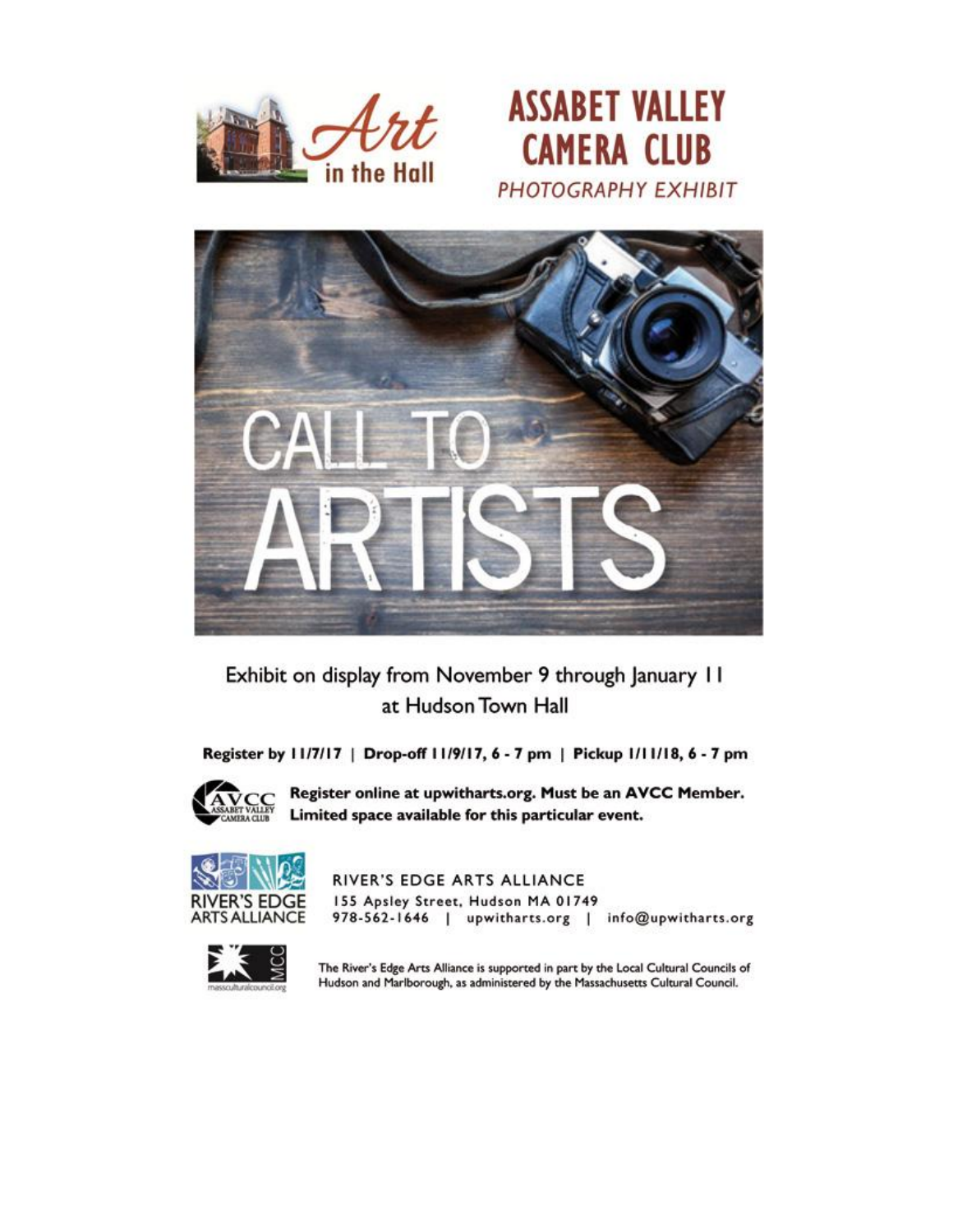# **Assabet Valley Camera Club** 2017 - 2018 **Scavenger Hunt**

#### **Rules:**

- Images must be taken between 04-1-2017 and 03-21-2018. 1.
- $2.$ Images may be adjusted (manipulated).
- $3<sub>1</sub>$ Image Files shall be in the same format as for digital competitions (maximum of 1024 pixels wide by maximum 768 pixels tall and file size less the 1 megabyte).
- 4. Image Files shall be jpg type files.
- 5. Image Files shall be named with the "Subject Number" "Maker's Last Name" "Maker's First Name".jpg The Subject Number shall be 2 digits long.

Example: John Doe's Subject # 01 Filename would be "01\_Doe\_John.jpg"

6. Please submit completed images using the club's web page http://www.assabetvalleycc.com/sh/index.php on or before March 21, 2018

#### **Scoring:**

- Zero points if the Digital Image does not satisfy subject.  $1<sup>1</sup>$
- $2.$ Four (4) points if the Digital Image is below average.
- Five (5) points if the Digital Image is average.  $3.$
- Six (6) points if the Digital Image is above average.  $4.$
- One can choose to skip one Subject because a person's 5.
- lowest scored Image will be dropped. 6.
- Person with the highest total score wins  $7.$ Ties are broken with # of above average images.

#### **Items to Find:**

| Imag |                                  | <b>Check</b> |  |
|------|----------------------------------|--------------|--|
| e#   | <b>Subject</b>                   | when         |  |
| 01   | <b>Action Sports</b>             |              |  |
| 02   | ****Creative (as defined by PSA) |              |  |
| 03   | Curve(s)                         |              |  |
| 04   | Imperfection(s)                  |              |  |
| 05   | Landscape / Seascape             |              |  |
| 06   | Macro / Close Up                 |              |  |
| 07   | <b>Night Sky</b>                 |              |  |
| 08   | On the Water                     |              |  |
| 09   | <b>The Color Red</b>             |              |  |
| 10   | Weather                          |              |  |

All Subjects are part of the Multi-Screen **Competition and Scavenger Hunt entries** will be considered for entry in that competition.

#### \*\*\*\* CREATIVE DEFINITION

The PSA definition of Creative is "Altered Reality." The image may be of any subject matter and must obviously display a change in natural color, form, shape or any combination of these three. All images must be original and may not incorporate elements produced by anyone else. Artwork or computer graphics generated by the entrant may be incorporated if the original photographic content predominates. Images may not be constructed entirely within a

High Dynamic Range (HDR) images without further changes are not considered "Altered Reality."

#### Prizes:

|  | <b>Full Contest</b>  |                                    |
|--|----------------------|------------------------------------|
|  | <b>First Place -</b> | <b>Ribbon &amp; Certificate</b>    |
|  | Second Place -       | <u> I Ribbon &amp; Certificate</u> |
|  | <b>Third Place -</b> | <b>Ribbon &amp; Certificate</b>    |

Note: = AVCC Subjects = AVCC Print Subjects Ap

Images will be displayed in the orientation provided.

If you have any questions, contact **Tony Monteiro** by email at monteiroanthony@hotmail.com or call 978-562-6185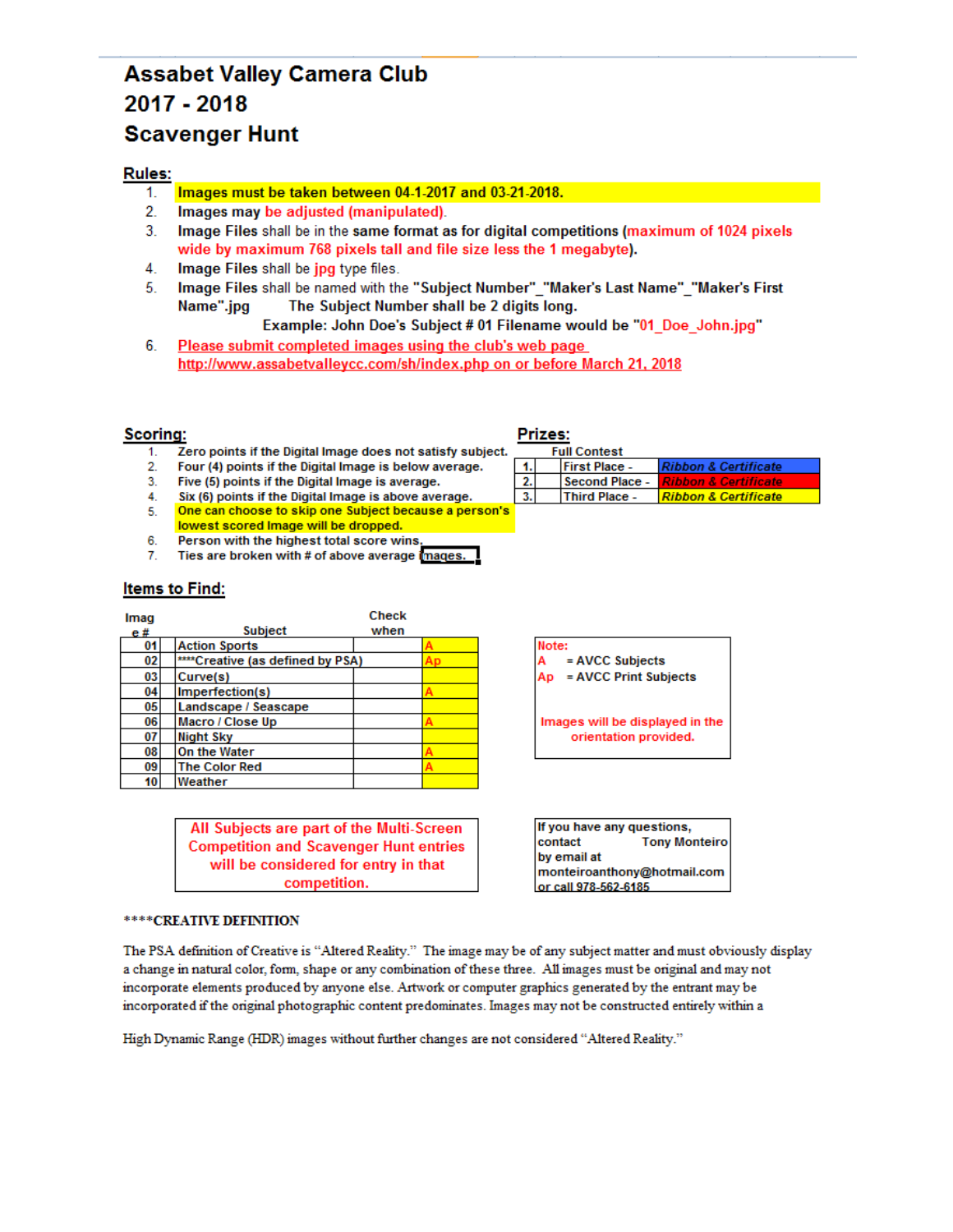## **AVCC 2016-2017 PRINT WINNERS**

| <b>GOLD - TOP THREE WINNERS</b>                 |  |                             |  |  |  |
|-------------------------------------------------|--|-----------------------------|--|--|--|
|                                                 |  |                             |  |  |  |
| <b>Todd Mathieson</b>                           |  | 1st Place With 230.8 Points |  |  |  |
| Sue Abrahamsen                                  |  | 2nd Place With 226.4 Points |  |  |  |
| 3rd Place With 225.5 Points<br><b>John Gill</b> |  |                             |  |  |  |

| <b>SILVER - TOP THREE WINNERS</b>         |  |                             |  |  |  |
|-------------------------------------------|--|-----------------------------|--|--|--|
|                                           |  |                             |  |  |  |
| Dave Morin                                |  | 1st Place With 229.3 Points |  |  |  |
| <b>Bob Escott</b>                         |  | 2nd Place With 222.5 Points |  |  |  |
| 3rd Place With 211.9 Points<br>Diana Bull |  |                             |  |  |  |

| <b>BRONZE - TOP THREE WINNERS</b> |  |                             |  |  |  |
|-----------------------------------|--|-----------------------------|--|--|--|
|                                   |  |                             |  |  |  |
| <b>Leon Ferrante</b>              |  | 1st Place With 228.9 Points |  |  |  |
| Darlene Holman                    |  | 2nd Place With 221.5 Points |  |  |  |
| <b>Art Walker</b>                 |  | 3rd Place With 219.1 Points |  |  |  |

**Beginning with the 2017-2018 club season, the following member will move from "SILVER" to "GOLD":**

**Dave Morin with 229.3 total points**

**Beginning with the 2017-2018 club season, the following member will move from "BRONZE" to "SILVER":**

**Leon Ferrante with 228.9 total points**

# **AVCC 2016-2017 DIGITAL WINNERS**

| <b>CLASS AA - TOP THREE WINNERS</b> |  |                             |  |  |  |
|-------------------------------------|--|-----------------------------|--|--|--|
|                                     |  |                             |  |  |  |
| <b>Doris Monteiro</b>               |  | 1st Place With 469.5 Points |  |  |  |
| <b>Tony Monteiro</b>                |  | 2nd Place With 465.2 Points |  |  |  |
| <b>Cathy Simmons</b>                |  | 3rd Place With 464.8 Points |  |  |  |

| <b>CLASS A - TOP THREE WINNERS</b>                      |  |                             |  |  |
|---------------------------------------------------------|--|-----------------------------|--|--|
|                                                         |  |                             |  |  |
| <b>Ginny Harris</b>                                     |  | 1st Place With 453.4 Points |  |  |
| <b>Barbara Huntley</b>                                  |  | 2nd Place With 439.3 Points |  |  |
| <b>Maureen Mathieson</b><br>3rd Place With 437.1 Points |  |                             |  |  |

| <b>CLASS B - TOP THREE WINNERS</b> |                             |  |  |  |
|------------------------------------|-----------------------------|--|--|--|
|                                    |                             |  |  |  |
| <b>Leon Ferrante</b>               | 1st Place With 446.5 Points |  |  |  |
| <b>Art Walker</b>                  | 2nd Place With 438.7 Points |  |  |  |
| Diana Bull                         | 3rd Place With 428.3 Points |  |  |  |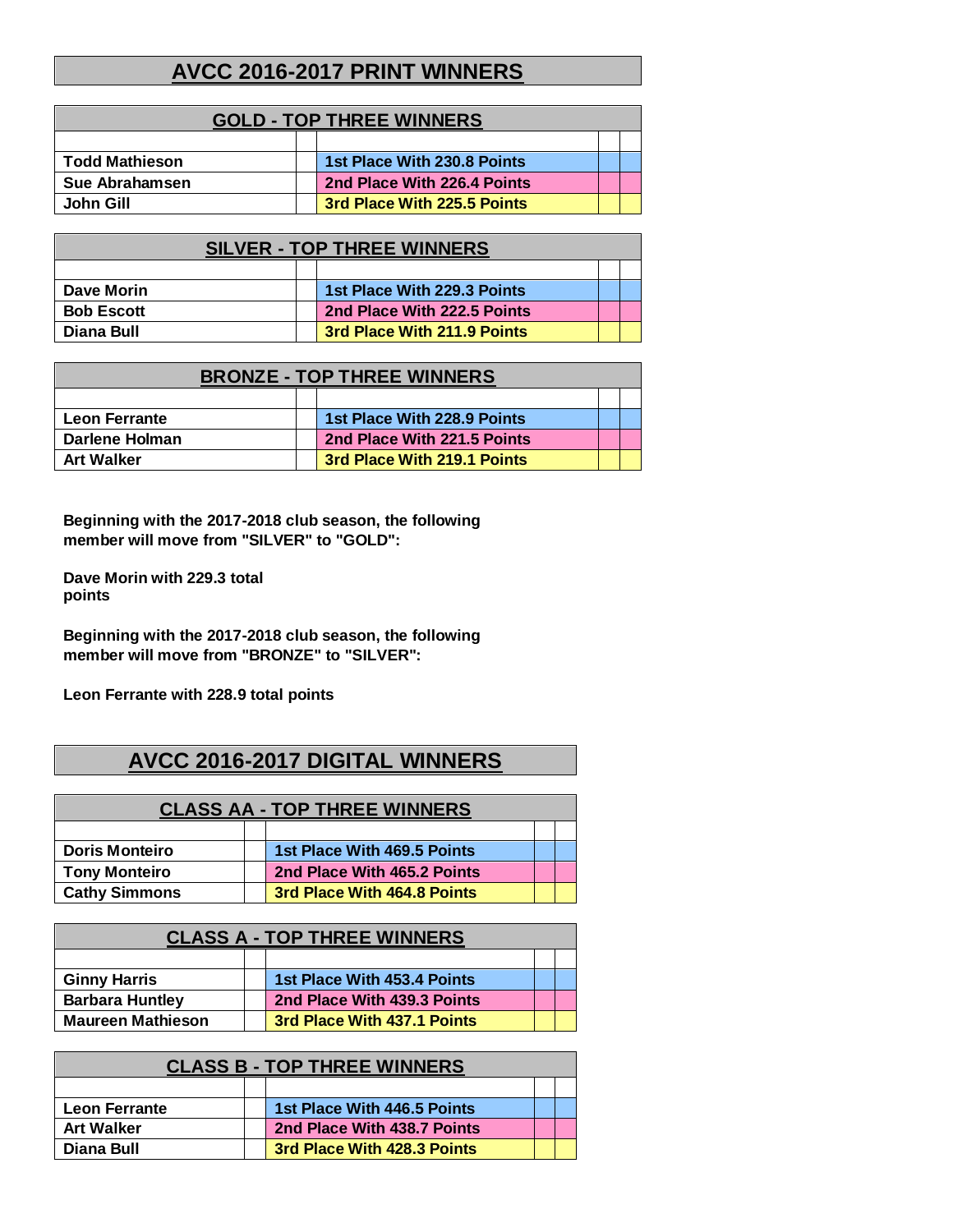**Beginning with the 2017-2018 club season, the following member will move from Class "A" to Class "AA":**

**Ginny Harris with 453.4 total points**

**Beginning with the 2017-2018 club season, the following member will move from Class "B" to Class "A":**

**Leon Ferrante with 446.5 total points**

| <b>AVCC 2016-2017 DIGITAL WINNERS</b> |              |       |                 |               |  |  |  |  |  |
|---------------------------------------|--------------|-------|-----------------|---------------|--|--|--|--|--|
| <b>MEMBERS</b>                        |              |       |                 |               |  |  |  |  |  |
| <b>CLASS AA</b>                       | <b>TOTAL</b> | Open  | Assigned        | <b>Nature</b> |  |  |  |  |  |
| Doris Monteiro                        | 469.5        | 235.3 | 128.6           | 105.6         |  |  |  |  |  |
| <b>Tony Monteiro</b>                  | 465.2        | 234.8 | 125.5           | 104.9         |  |  |  |  |  |
| Cathy Simmons                         | 464.8        | 232.1 | 127.1           | 105.6         |  |  |  |  |  |
| John Gill                             | 464          | 235.2 | 128.2           | 100.6         |  |  |  |  |  |
| Sue Abrahamsen                        | 452.8        | 225.3 | 124.7           | 102.8         |  |  |  |  |  |
| <b>Todd Mathieson</b>                 | 446.4        | 230   | 116.1           | 100.3         |  |  |  |  |  |
| Linda Shelales                        | 439.6        | 224.6 | 113.6           | 101.4         |  |  |  |  |  |
| Drew Simmons                          | 437.8        | 217.1 | 124.3           | 96.4          |  |  |  |  |  |
| Dave Morin                            | 434.1        | 220.6 | 118             | 95.5          |  |  |  |  |  |
| Liz West                              | 433.8        | 215.9 | 122.9           | 95            |  |  |  |  |  |
| John Houldsworth                      | 141.6        | 70.3  | 26.1            | 45.2          |  |  |  |  |  |
| <u>CLASS A</u>                        | <b>TOTAL</b> | Open  | <b>Assigned</b> | <b>Nature</b> |  |  |  |  |  |
| <b>Ginny Harris</b>                   | 453.4        | 233.4 | 119.2           | 100.8         |  |  |  |  |  |
| <b>Barbara Huntley</b>                | 439.3        | 225.9 | 114.3           | 99.1          |  |  |  |  |  |
| Maureen Mathieson                     | 437.1        | 221.4 | 113.7           | 102           |  |  |  |  |  |
| <b>Bob Escott</b>                     | 436.1        | 215.4 | 121.9           | 98.8          |  |  |  |  |  |
| Dave Reynard                          | 420.4        | 209.2 | 113.5           | 97.7          |  |  |  |  |  |
| Linda Gilberti                        | 417.5        | 211.2 | 113.8           | 92.5          |  |  |  |  |  |
| Jill Lockwood                         | 413.7        | 210.2 | 113             | 90.5          |  |  |  |  |  |
| Diana Ledoux                          | 408.6        | 205.8 | 110.9           | 91.9          |  |  |  |  |  |
| Dean Giolas                           | 284.5        | 138.8 | 74.6            | 71.1          |  |  |  |  |  |
| <b>Fred Parsons</b>                   | 190.1        | 118.8 | 45.9            | 25.4          |  |  |  |  |  |
| <b>CLASS B</b>                        | <b>TOTAL</b> | Open  | Assigned        | <b>Nature</b> |  |  |  |  |  |
| Leon Ferrante                         | 446.5        | 225   | 123.9           | 97.6          |  |  |  |  |  |
| Art Walker                            | 438.7        | 215.2 | 122.1           | 101.4         |  |  |  |  |  |
| Diana Bull                            | 428.3        | 208.7 | 120             | 99.6          |  |  |  |  |  |
| Jim Quinn                             | 425.7        | 215.6 | 118.8           | 91.3          |  |  |  |  |  |
| Linda DeStefano Brown                 | 425.6        | 211.2 | 117.2           | 97.2          |  |  |  |  |  |
| Natalie Schiavone                     | 425.4        | 212.5 | 120.8           | 92.1          |  |  |  |  |  |
| <b>Bob Cooke</b>                      | 418.8        | 206.3 | 116.7           | 95.8          |  |  |  |  |  |
| Theresa Vachowski                     | 413.2        | 205.8 | 116.5           | 90.9          |  |  |  |  |  |
| Mary Strachan                         | 403.3        | 190.1 | 114.3           | 98.9          |  |  |  |  |  |
| <b>Catherine Robotis</b>              | 398.3        | 210.9 | 94.7            | 92.7          |  |  |  |  |  |

#### **AVCC 2016-2017 DIGITAL WINNERS**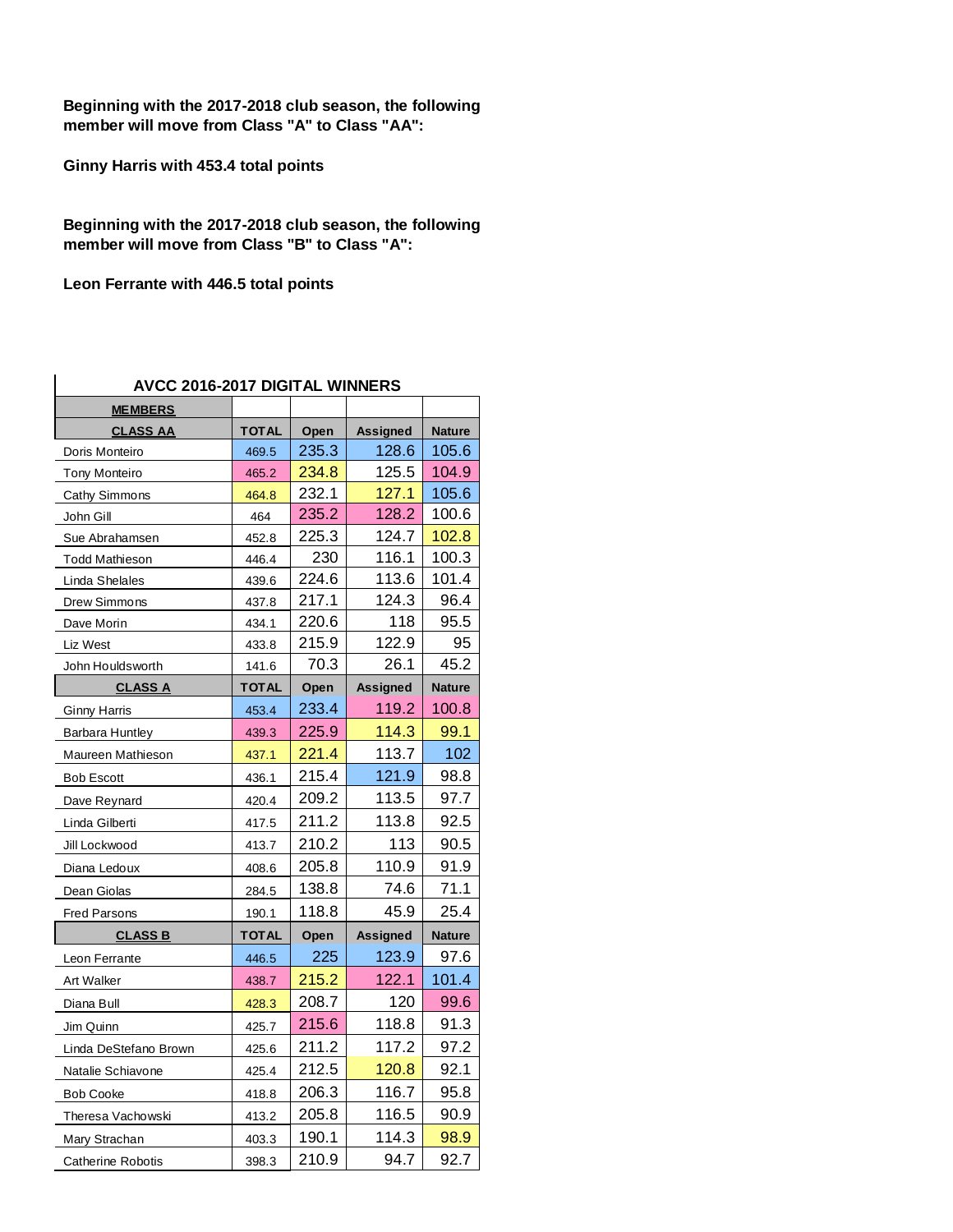| Darlene Holman        | 393.8 | 198.5 | 97.3 | 98   |
|-----------------------|-------|-------|------|------|
| Jane Parker           | 380.2 | 189.7 | 94.7 | 95.8 |
| Marie Riley           | 358.6 | 179.3 | 92.6 | 86.7 |
| Ann DeCristofaro      | 333.9 | 164.8 | 97.5 | 71.6 |
| John McKinney         | 266   | 138.5 | 64   | 63.5 |
| Jennifer Wang         | 260.8 | 144.4 | 44   | 72.4 |
| <b>Bill Weiblen</b>   | 258.5 | 116.8 | 94.9 | 46.8 |
| Larry Alley           | 145.4 | 69.7  | 48.1 | 27.6 |
| Allison Richards      | 143.4 | 75.5  | 45.7 | 22.2 |
| <b>Sheryl Roberts</b> | 68.7  | 45.6  | 23.1 | 0    |
| Larry Wellington      | 45.8  | 23.6  | 22.2 | O    |
| Morgan McSweeney      | 22.1  | 22.1  |      |      |

## **AVCC 2016-2017 PRINT WINNERS**

| <b>MEMBERS</b>           |              |             |                 |               |
|--------------------------|--------------|-------------|-----------------|---------------|
| <b>GOLD</b>              | <b>TOTAL</b> | Open        | <b>Assigned</b> | <b>Nature</b> |
| <b>Todd Mathieson</b>    | 230.8        | 128.5       | 50.8            | 51.5          |
| Sue Abrahamsen           | 226.4        | 120.9       | 52.2            | 53.3          |
| John Gill                | 225.5        | 123.8       | 49.2            | 52.5          |
| <b>Bob Cooke</b>         | 217.1        | 121.2       | 48.1            | 47.8          |
| Linda Gilberti           | 209.8        | 114         | 46.2            | 49.6          |
| Linda Shelales           | 197.6        | 98.8        | 48.1            | 50.7          |
| Cathy Simmons            | 46.2         | 46.2        | 0               | $\Omega$      |
| <b>Drew Simmons</b>      | 22.5         | 22.5        | 0               | 0             |
| <b>SILVER</b>            | <b>TOTAL</b> | <b>Open</b> | <b>Assigned</b> | <b>Nature</b> |
| Dave Morin               | 229.3        | 129.6       | 50.2            | 49.5          |
| <b>Bob Escott</b>        | 222.5        | 125.6       | 47.5            | 49.4          |
| Diana Bull               | 211.9        | 117.8       | 46.7            | 47.4          |
| Barbara Huntley          | 190.8        | 119.2       | 47.6            | 24            |
| Ann DeCristofaro         | 126.7        | 53.2        | 49.9            | 23.6          |
| <b>Fred Parsons</b>      | 22.5         | 22.5        | 0               | 0             |
| Maureen Mathieson        | 21.8         | 21.8        | 0               | 0             |
| <b>BRONZE</b>            | <b>TOTAL</b> | Open        | <b>Assigned</b> | <b>Nature</b> |
| Leon Ferrante            | 228.9        | 125.5       | 52.2            | 51.2          |
| Darlene Holman           | 221.5        | 120.4       | 49.4            | 51.7          |
| <b>Art Walker</b>        | 219.1        | 123.3       | 47.6            | 48.2          |
| Mary Strachan            | 215.3        | 119         | 48.2            | 48.1          |
| Linda DeStefano Brown    | 211.2        | 116.8       | 47.1            | 47.3          |
| Larry Alley              | 169.5        | 99.4        | 21.5            | 48.6          |
| John Sahagian            | 67.5         | 45.6        | 0               | 21.9          |
| <b>Catherine Robotis</b> | 28.3         | 28.3        | $\mathbf 0$     | 0             |
| <b>Allison Richards</b>  | 25           | 0           | 25              | 0             |
| Larry Wellington         | 23.5         | 23.5        | 0               | 0             |
| <b>Bill Weiblen</b>      | 23           | 23          | 0               | 0             |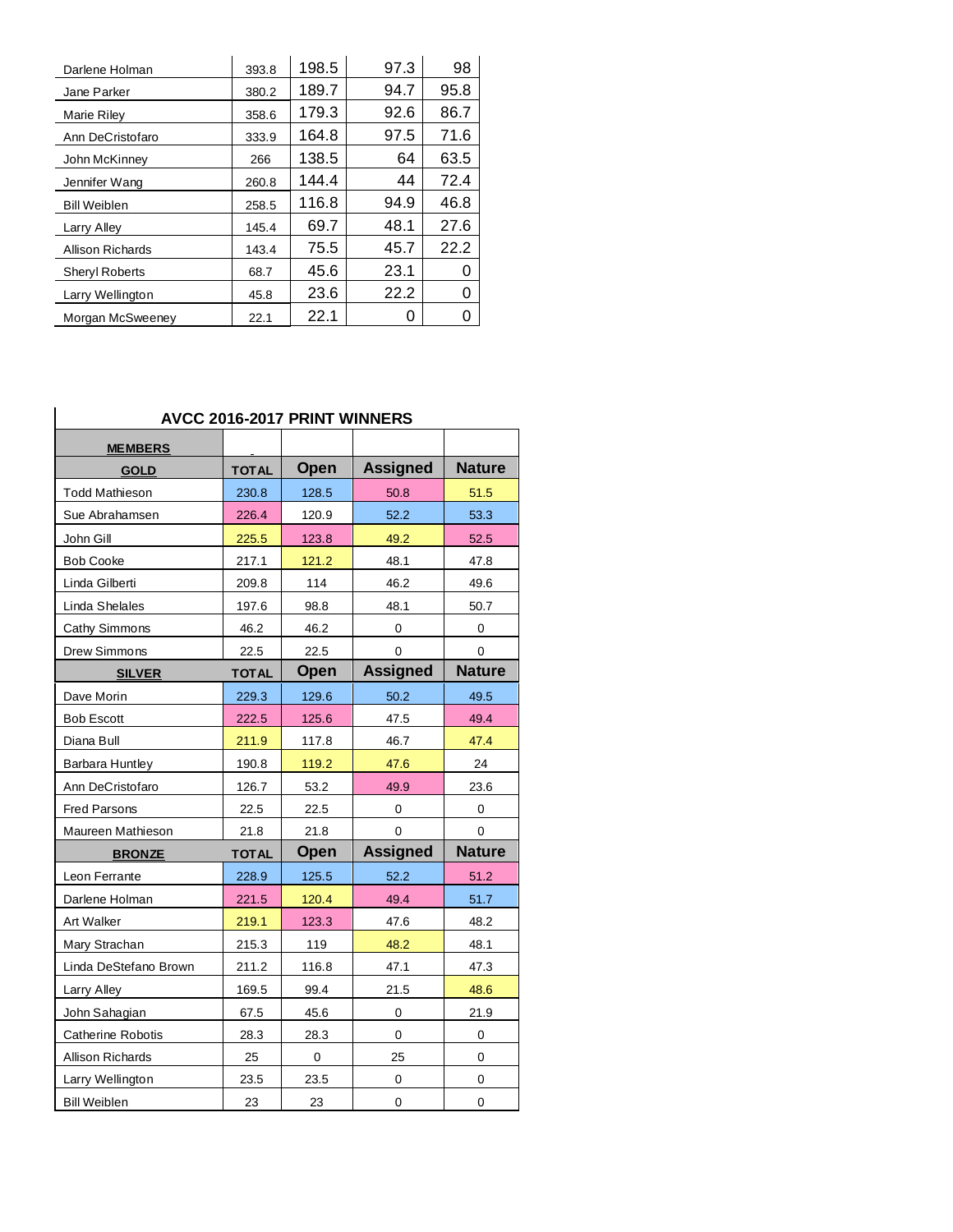| <b>Name</b>              | Year    | Category      | <b>Class</b>  | <b>Place</b>       | <b>Points</b> | <b>Subject</b> |
|--------------------------|---------|---------------|---------------|--------------------|---------------|----------------|
| <b>Todd Mathieson</b>    | 2016-17 | Prints        | <b>GOLD</b>   | <b>First Place</b> | 230.8         | Overall        |
| Sue Abrahamsen           | 2016-17 | Prints        | <b>GOLD</b>   | Second Place       | 226.4         | Overall        |
| John Gill                | 2016-17 | Prints        | <b>GOLD</b>   | <b>Third Place</b> | 225.5         | Overall        |
| <b>Dave Morin</b>        | 2016-17 | Prints        | <b>SILVER</b> | <b>First Place</b> | 229.3         | Overall        |
| <b>Bob Escott</b>        | 2016-17 | Prints        | <b>SILVER</b> | Second Place       | 222.5         | Overall        |
| <b>Diana Bull</b>        | 2016-17 | Prints        | <b>SILVER</b> | <b>Third Place</b> | 211.9         | Overall        |
| <b>Leon Ferrante</b>     | 2016-17 | Prints        | <b>BRONZE</b> | <b>First Place</b> | 228.9         | Overall        |
| <b>Darlene Holman</b>    | 2016-17 | Prints        | <b>BRONZE</b> | Second Place       | 221.5         | Overall        |
| <b>Art Walker</b>        | 2016-17 | Prints        | <b>BRONZE</b> | <b>Third Place</b> | 219.1         | Overall        |
| <b>Todd Mathieson</b>    | 2016-17 | Prints        | <b>GOLD</b>   | <b>First Place</b> | 128.5         | Open           |
| <b>John Gill</b>         | 2016-17 | Prints        | <b>GOLD</b>   | Second Place       | 123.8         | Open           |
| <b>Bob Cooke</b>         | 2016-17 | Prints        | <b>GOLD</b>   | <b>Third Place</b> | 121.2         | Open           |
| <b>Dave Morin</b>        | 2016-17 | Prints        | <b>SILVER</b> | <b>First Place</b> | 129.6         | Open           |
| <b>Bob Escott</b>        | 2016-17 | Prints        | <b>SILVER</b> | Second Place       | 125.6         | Open           |
| <b>Barbara Huntley</b>   | 2016-17 | Prints        | <b>SILVER</b> | <b>Third Place</b> | 119.2         | Open           |
| <b>Leon Ferrante</b>     | 2016-17 | Prints        | <b>BRONZE</b> | <b>First Place</b> | 125.5         | Open           |
| <b>Art Walker</b>        | 2016-17 | Prints        | <b>BRONZE</b> | Second Place       | 123.3         | Open           |
| <b>Darlene Holman</b>    | 2016-17 | Prints        | <b>BRONZE</b> | <b>Third Place</b> | 120.4         | Open           |
| Sue Abrahamsen           | 2016-17 | Prints        | <b>GOLD</b>   | <b>First Place</b> | 52.2          | Assigned       |
| <b>Todd Mathieson</b>    | 2016-17 | Prints        | <b>GOLD</b>   | Second Place       | 50.8          | Assigned       |
| John Gill                | 2016-17 | Prints        | <b>GOLD</b>   | <b>Third Place</b> | 49.2          | Assigned       |
| <b>Dave Morin</b>        | 2016-17 | Prints        | <b>SILVER</b> | <b>First Place</b> | 50.2          | Assigned       |
| <b>Ann DeCristofaro</b>  | 2016-17 | Prints        | <b>SILVER</b> | Second Place       | 49.9          | Assigned       |
| <b>Barbara Huntley</b>   | 2016-17 | Prints        | <b>SILVER</b> | <b>Third Place</b> | 47.6          | Assigned       |
| <b>Leon Ferrante</b>     | 2016-17 | Prints        | <b>BRONZE</b> | <b>First Place</b> | 52.2          | Assigned       |
| <b>Darlene Holman</b>    | 2016-17 | Prints        | <b>BRONZE</b> | Second Place       | 49.4          | Assigned       |
| <b>Mary Strachan</b>     | 2016-17 | Prints        | <b>BRONZE</b> | <b>Third Place</b> | 48.2          | Assigned       |
| Sue Abrahamsen           | 2016-17 | Prints        | <b>GOLD</b>   | <b>First Place</b> | 53.3          | Nature         |
| John Gill                | 2016-17 | Prints        | <b>GOLD</b>   | Second Place       | 52.5          | Nature         |
| <b>Todd Mathieson</b>    | 2016-17 | Prints        | <b>GOLD</b>   | <b>Third Place</b> | 51.5          | Nature         |
| <b>Dave Morin</b>        | 2016-17 | Prints        | <b>SILVER</b> | <b>First Place</b> | 49.5          | Nature         |
| <b>Bob Escott</b>        | 2016-17 | Prints        | <b>SILVER</b> | Second Place       | 49.4          | Nature         |
| <b>Diana Bull</b>        | 2016-17 | Prints        | <b>SILVER</b> | <b>Third Place</b> | 47.4          | Nature         |
| <b>Darlene Holman</b>    | 2016-17 | Prints        | <b>BRONZE</b> | <b>First Place</b> | 51.7          | Nature         |
| <b>Leon Ferrante</b>     | 2016-17 | <b>Prints</b> | <b>BRONZE</b> | Second Place       | 51.2          | Nature         |
| <b>Larry Alley</b>       | 2016-17 | Prints        | <b>BRONZE</b> | <b>Third Place</b> | 48.6          | Nature         |
| <b>Doris Monteiro</b>    | 2016-17 | Digital       | AA            | <b>First Place</b> | 469.5         | Overall        |
| <b>Tony Monteiro</b>     | 2016-17 | Digital       | AA            | Second Place       | 465.2         | Overall        |
| <b>Cathy Simmons</b>     | 2016-17 | Digital       | AA            | <b>Third Place</b> | 464.8         | Overall        |
| <b>Ginny Harris</b>      | 2016-17 | Digital       | A             | <b>First Place</b> | 453.4         | Overall        |
| <b>Barbara Huntley</b>   | 2016-17 | Digital       | A             | Second Place       | 439.3         | Overall        |
| <b>Maureen Mathieson</b> | 2016-17 | Digital       | A             | Third Place        | 437.1         | Overall        |
| <b>Leon Ferrante</b>     | 2016-17 | Digital       | B             | <b>First Place</b> | 446.5         | Overall        |
| <b>Art Walker</b>        | 2016-17 | Digital       | B             | Second Place       | 438.7         | Overall        |
| <b>Diana Bull</b>        | 2016-17 | Digital       | В             | Third Place        | 428.3         | Overall        |
| <b>Doris Monteiro</b>    | 2016-17 | Digital       | AA            | <b>First Place</b> | 233.4         | Open           |
| <b>John Gill</b>         | 2016-17 | Digital       | AA            | Second Place       | 225.9         | Open           |
| <b>Tony Monteiro</b>     | 2016-17 | Digital       | AA            | <b>Third Place</b> | 221.4         | Open           |
| <b>Ginny Harris</b>      | 2016-17 | Digital       | A             | <b>First Place</b> | 233.4         | Open           |
|                          |         |               |               |                    |               |                |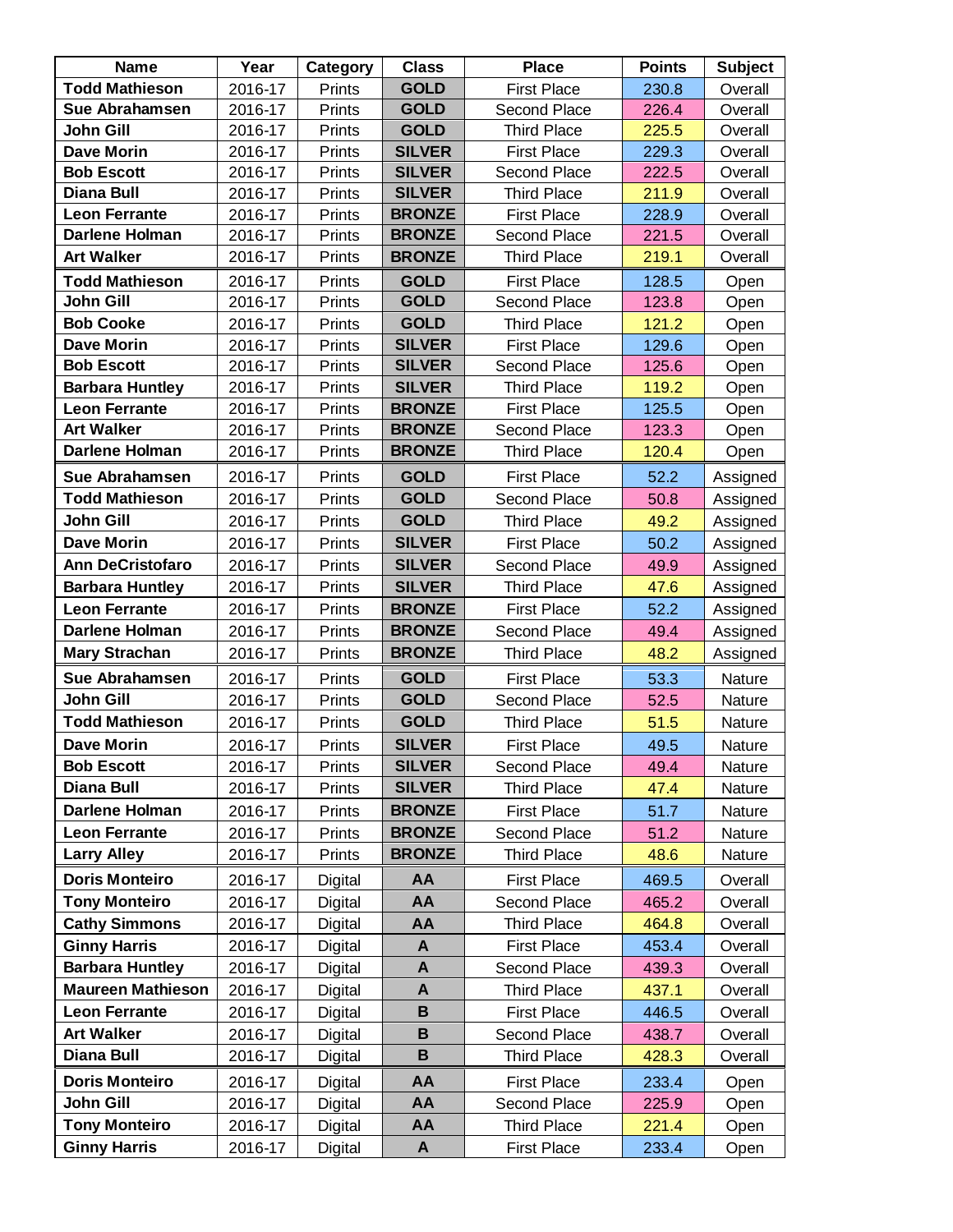| <b>Barbara Huntley</b>   | 2016-17 | Digital | A                        | Second Place       |       | Open     |
|--------------------------|---------|---------|--------------------------|--------------------|-------|----------|
| <b>Maureen Mathieson</b> | 2016-17 | Digital | A<br><b>Third Place</b>  |                    | 221.4 | Open     |
| <b>Leon Ferrante</b>     | 2016-17 | Digital | B<br><b>First Place</b>  |                    | 225   | Open     |
| Jim Quinn                | 2016-17 | Digital | B<br>Second Place        |                    | 215.6 | Open     |
| <b>Art Walker</b>        | 2016-17 | Digital | B<br><b>Third Place</b>  |                    | 215.2 | Open     |
| <b>Doris Monteiro</b>    | 2016-17 | Digital | AA                       | <b>First Place</b> | 128.6 | Assigned |
| <b>John Gill</b>         | 2016-17 | Digital | AA<br>Second Place       |                    | 128.2 | Assigned |
| <b>Cathy Simmons</b>     | 2016-17 | Digital | AA<br><b>Third Place</b> |                    | 127.1 | Assigned |
| <b>Bob Escott</b>        | 2016-17 | Digital | $\mathbf{A}$             | <b>First Place</b> | 121.9 | Assigned |
| <b>Ginny Harris</b>      | 2016-17 | Digital | A                        | Second Place       | 119.2 | Assigned |
| <b>Barbara Huntley</b>   | 2016-17 | Digital | $\mathbf{A}$             | <b>Third Place</b> | 114.3 | Assigned |
| <b>Leon Ferrante</b>     | 2016-17 | Digital | B                        | <b>First Place</b> | 123.9 | Assigned |
| <b>Art Walker</b>        | 2016-17 | Digital | B                        | Second Place       | 122.1 | Assigned |
| <b>Natalie Schiavone</b> | 2016-17 | Digital | B                        | <b>Third Place</b> | 120.8 | Assigned |
| <b>Doris Monteiro</b>    | 2016-17 | Digital | AA                       | <b>First Place</b> | 105.6 | Nature   |
| <b>Cathy Simmons</b>     | 2016-17 | Digital | AA                       | <b>First Place</b> | 105.6 | Nature   |
| <b>Tony Monteiro</b>     | 2016-17 | Digital | AA                       | Second Place       | 104.9 | Nature   |
| <b>Sue Abrahamsen</b>    | 2016-17 | Digital | AA                       | <b>Third Place</b> | 102.8 | Nature   |
| <b>Maureen Mathieson</b> | 2016-17 | Digital | A                        | <b>First Place</b> | 102   | Nature   |
| <b>Ginny Harris</b>      | 2016-17 | Digital | A                        | Second Place       | 100.8 | Nature   |
| <b>Barbara Huntley</b>   | 2016-17 | Digital | A                        | <b>Third Place</b> | 99.1  | Nature   |
| <b>Art Walker</b>        | 2016-17 | Digital | B                        | <b>First Place</b> | 101.4 | Nature   |
| <b>Diana Bull</b>        | 2016-17 | Digital | B                        | Second Place       | 99.6  | Nature   |
| <b>Mary Strachan</b>     | 2016-17 | Digital | B                        | <b>Third Place</b> | 98.9  | Nature   |

| Prints                        |              |       |          |        |  |  |  |
|-------------------------------|--------------|-------|----------|--------|--|--|--|
| <b>GOLD</b>                   | <b>TOTAL</b> | open  | assigned | nature |  |  |  |
| <b>Todd Mathieson</b>         | 230.8        | 128.5 | 50.8     | 51.5   |  |  |  |
| Sue Abrahamsen                | 226.4        | 120.9 | 52.2     | 53.3   |  |  |  |
| John Gill                     | 225.5        | 123.8 | 49.2     | 52.5   |  |  |  |
| <b>Bob Cooke</b>              | 217.1        | 121.2 | 48.1     | 47.8   |  |  |  |
| <b>TOTAL</b><br><b>SILVER</b> |              | open  | assigned | nature |  |  |  |
| Dave Morin                    | 229.3        | 129.6 | 50.2     | 49.5   |  |  |  |
| <b>Bob Escott</b>             | 222.5        | 125.6 | 47.5     | 49.4   |  |  |  |
| Diana Bull                    | 211.9        | 117.8 | 46.7     | 47.4   |  |  |  |
| <b>Barbara Huntley</b>        | 190.8        | 119.2 | 47.6     | 24     |  |  |  |
| Ann DeCristofaro              | 126.7        | 53.2  | 49.9     | 23.6   |  |  |  |
| <b>TOTAL</b><br><b>BRONZE</b> |              | open  | assigned | nature |  |  |  |
| Leon Ferrante                 | 228.9        | 125.5 | 52.2     | 51.2   |  |  |  |
| Darlene Holman                | 221.5        | 120.4 | 49.4     | 51.7   |  |  |  |
| Art Walker                    | 219.1        | 123.3 | 47.6     | 48.2   |  |  |  |
| Mary Strachan                 | 215.3        | 119   | 48.2     | 48.1   |  |  |  |
| Larry Alley                   | 169.5        | 99.4  | 21.5     | 48.6   |  |  |  |